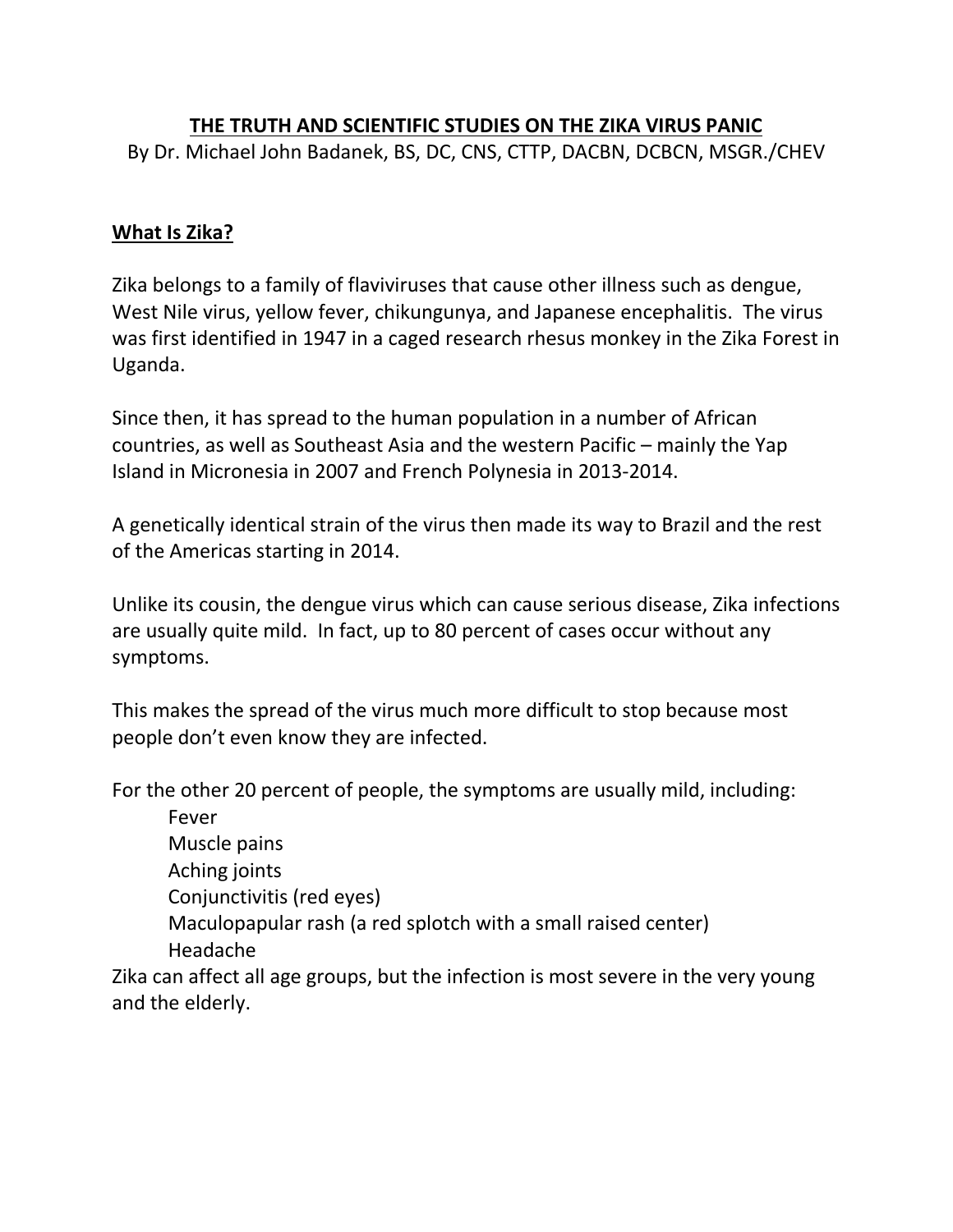Ten days before symptoms occur; the blood can be filled with viral particles, meaning the infection can be spread before a person is aware that he or she is infected.

The infection usually last 4 to 5 days and then subsides. A Zika infection early in life generally affords lifetime immunity.

Most often, the virus is spread by mosquitoes of the Aedes aegypti species, though it can occasionally be spread by Aedes albopictus. In a few cases, Zika has been discovered in the Culex species, a type of mosquito that lives in colder climates.

There is some evidence that the virus can be spread sexually. It has been isolated in saliva, breast milk, and the urine. But the highest concentration is found in semen.

The greatest concerns about Zika focus on pregnant women, because of the suspected high incidence of microcephaly in babies exposed to the virus during the first trimester (12 weeks) of pregnancy, when the baby's brain is undergoing its most important development.

The word microcephaly literally means "small brain". In true cases of microcephaly, the head is very small and brain development is severely impaired. Abnormalities of eye development can also occur with the condition.

There are a number of different viruses that can cause brain malformations, including microcephaly. Brain-altering organisms are referred to as TORCH PATHOGENS. They include:

Toxoplasmosis Other viruses (including HIV, and varicella roster) Syphilis Rubella Cytomegalovirus Herpes simplex virus

There is no hard scientific proof that the Zika virus can cause microcephaly. Most of the evidence is circumstantial, though some laboratory findings are suggestive of a link.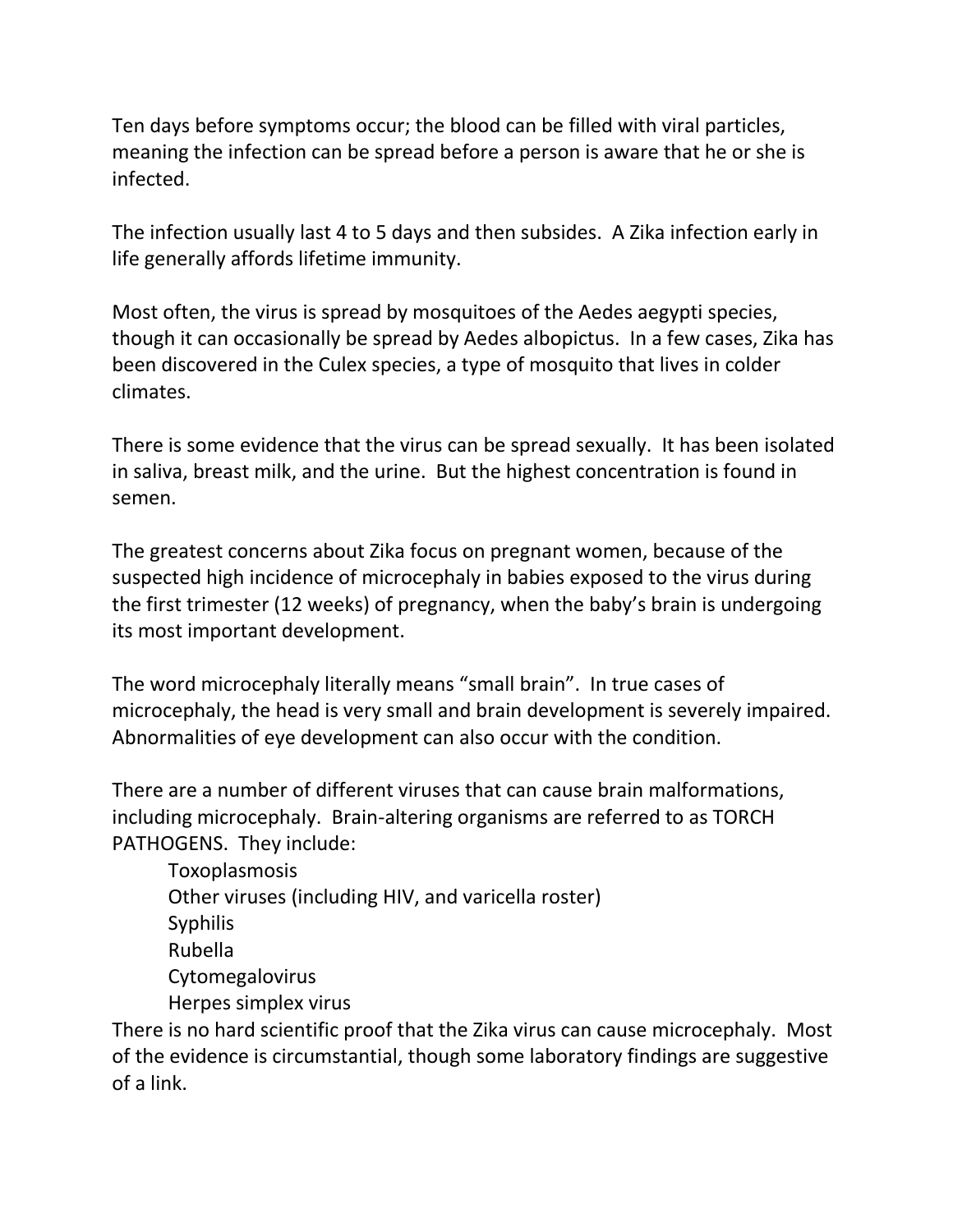# **Does Zika Cause Brain Malformations?**

The scare over Zika infections during pregnancy began when there was a 20-fold increase in cases of microcephaly in the northeastern part of Brazil.

Yet even with that dramatic increase, it meant that only 1 percent of women in that area gave birth to babies with microcephaly.

While Zika was suspected in the vast majority of cases, the women were never confirmed to be infected. That's because they were not actually tested for the Zika virus.

Meanwhile, the CDC reported there were between 400,000 and 1.3 million cases of Zika in Africa and parts of Asia, yet the vast majority of these cases were never confirmed by lab tests either.

In North and South America, it was estimated that there were approximately 416,169 cases of Zika infection in 36 countries. But only 12.6 percent (52,825 cases) were confirmed by lab testing. Most cases were merely suspected.

The actually number of cases in which the Zika virus has been isolated from the brain of damaged babies and in the amniotic fluid of affected women are, in fact, quite few.

While the presence of the virus in the amniotic fluid (the fluid surrounding the baby) and in the brain of the microcephalic baby is strongly suggestive, it is still only suggestive.

Viruses can exist in the brain without causing any harm.

Pathological examination of the brains of these babies demonstrates severe malformation, scattered areas of calcification and evidence of widespread brain inflammation (caused by activated microglia).

In most cases, the virus was not found in the rest of the body, though in a few cases the livers of infected people also showed Zika.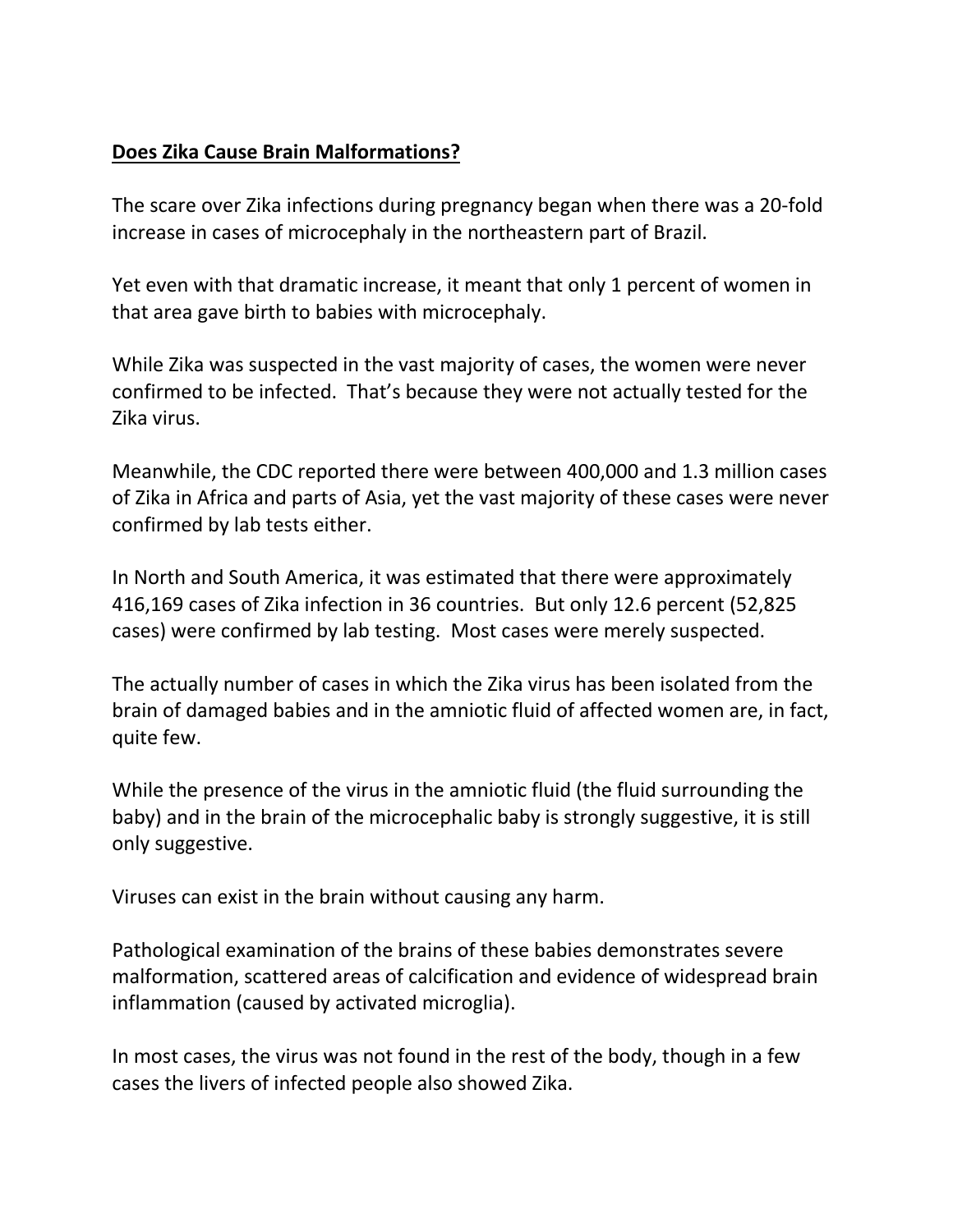In order for a virus to cause brain malformations in developing babies, it must be able to pass through the placenta, which is a powerful barrier to most infections.

While the Zika virus has been isolated in the placenta of some women with malformed babies, it is not present in the majority. In fact, most women who became infected after the first trimester had perfectly normal babies.

The reason they showed no signs of Zika could be that those babies' brains were already past the risk stage of development, or that their brains had welldeveloped blood brain barriers that blocked the virus.

It is also known that the production of certain antibodies following an infection with dengue can stimulate the Zika virus, making infection more likely.

This factor is important because it has been shown that infection with dengue at the same time as exposure to the Zika virus can worsen both infections.

The antibodies produced in reaction to the virus seem to increase the virus' ability to do damage.

This phenomenon has been reported with such things as vaccines. For example, the H1N1 vaccine will worsen the symptoms and damage if the person who takes it has been exposed to the flu virus at the same time.

Experimental studies using animal models and special brain-like "cerebral organoids" indicate that the virus can enter several types of cells in the brain, including stem-like cells – the cells most involved in brain development.

Babies of pregnant mice exposed to Zika virus developed brain malformations.

Considerable evidence indicates that brain injury from infections during pregnancy can cause brain malformations and damage without infecting the brain directly

That means the virus doesn't even have to get to the brain.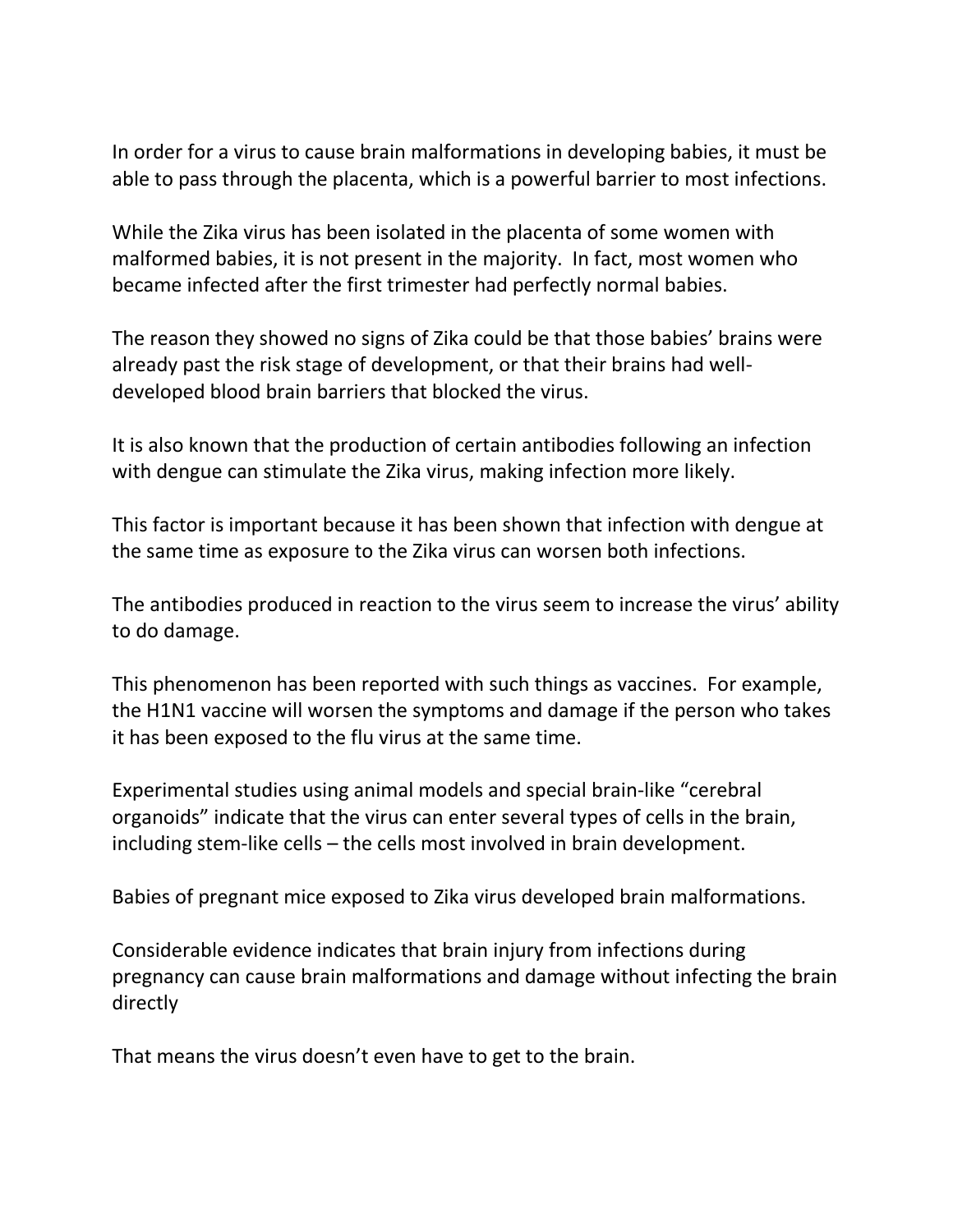The reason for this is that inflammation of the placenta can generate high levels of inflammatory chemicals called cytokines, which can cause damage in a growing baby's brain (by a process called immunoexcitoxicity).).

This is why vaccinating pregnant women is so dangerous: Vaccines also increase inflammatory cytokines within a baby's brain. If a vaccine is administered during important phases of brain formation, it can lead to abnormal brain development – varying from subtle to severe.

The difference between a natural infection and vaccine-induced infection is that the vaccine elevates inflammatory cytokines for a much longer time period.

Vaccines also elevate immune globulins that have been shown to actually make the infection significantly worse and more prolonged.

Keep this in mind when the "authorities' begin promoting a Zika vaccine for pregnant women.

#### **Evidence Against Zika and Microcephaly**

Much of the so-called "evidence" of a link between Zika and microcephaly is based on epidemiological evidence – that is, the overlap of Zika virus spread in these regions in Brazil and the sudden appearance of abnormally rare brain disorder.

Thus far, approximately 1,700 cases of microcephaly have been confirmed in one area.

What has been overlooked is the fact that the virus spread throughout all of Brazil, yet only a tiny coastal area in northeast Brazil saw a dramatic increase in microcephaly. If Zika was the cause microcephaly should have been seen everywhere outbreaks of the virus were occurring.

Researchers noted that the more populous Marinho area – which lies adjacent to this coastal region – reported only three cases of microcephaly (the normal rate) despite widespread Zika infection there.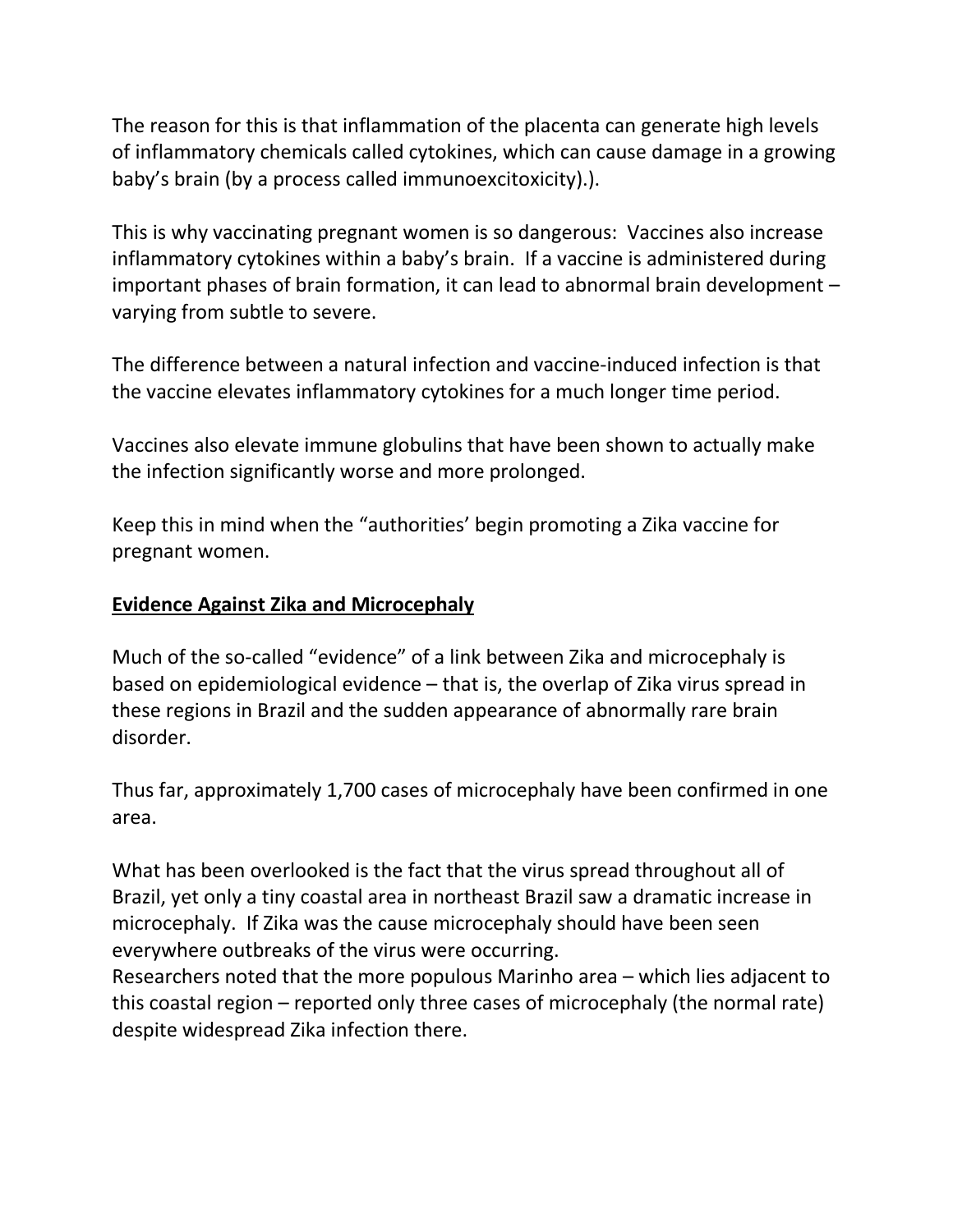In addition, large outbreaks of Zika in Colombia (22,000 cases) were not associated with a significant increase in microcephaly.

Similarly, significant increases in microcephaly were not seen in the Micronesia and Polynesia outbreaks, despite the fact that 65 percent of those populations had been infected.

No increase in microcephaly has been reported in any of the Asian outbreaks, even though the virus was the same strain that occurred in northeast Brazil.

All of this contradicts the idea that Zika infections are causing microcephaly.

Some claim that the virus has undergone a mutation, making it much more harmful to the developing brain. That is certainly a possibility, but it's not yet proven, and evidence suggests that the viral strain in Brazil is the same as the Asian strain of Zika virus. In fact, the two strains showed 100 percent genetic matching.

Other claim that because most cases have occurred in the poorest neighborhoods of Brazil – especially small cities surrounding large cities – the combination of poor nutrition, poor public health, and stress combined with the viral infection is causing the problem only in these areas. That is a much more plausible explanation.

An article in the July  $28<sup>th</sup>$ , 2016 issue of the journal "Nature" expressed second thoughts from physicians and researchers concerning the link between microcephaly and Zika. In fact, they expressed the same opinion. They wrote that a combination of poor nutrition, exposure to environmental chemicals, and absence of even basic public health measures -- maybe along with Zika infection – accounted for the dramatic occurrence of microcephaly in that region.

Suffice it to say, it is vital to prevent a similar problem in other parts of the world. Supplying the poor with basic nutrition (even multivitamin supplementation), removing neurotoxic chemicals from the environment, and following good public health practices would go a long way toward preventing the Zika virus from harming the babies in utero.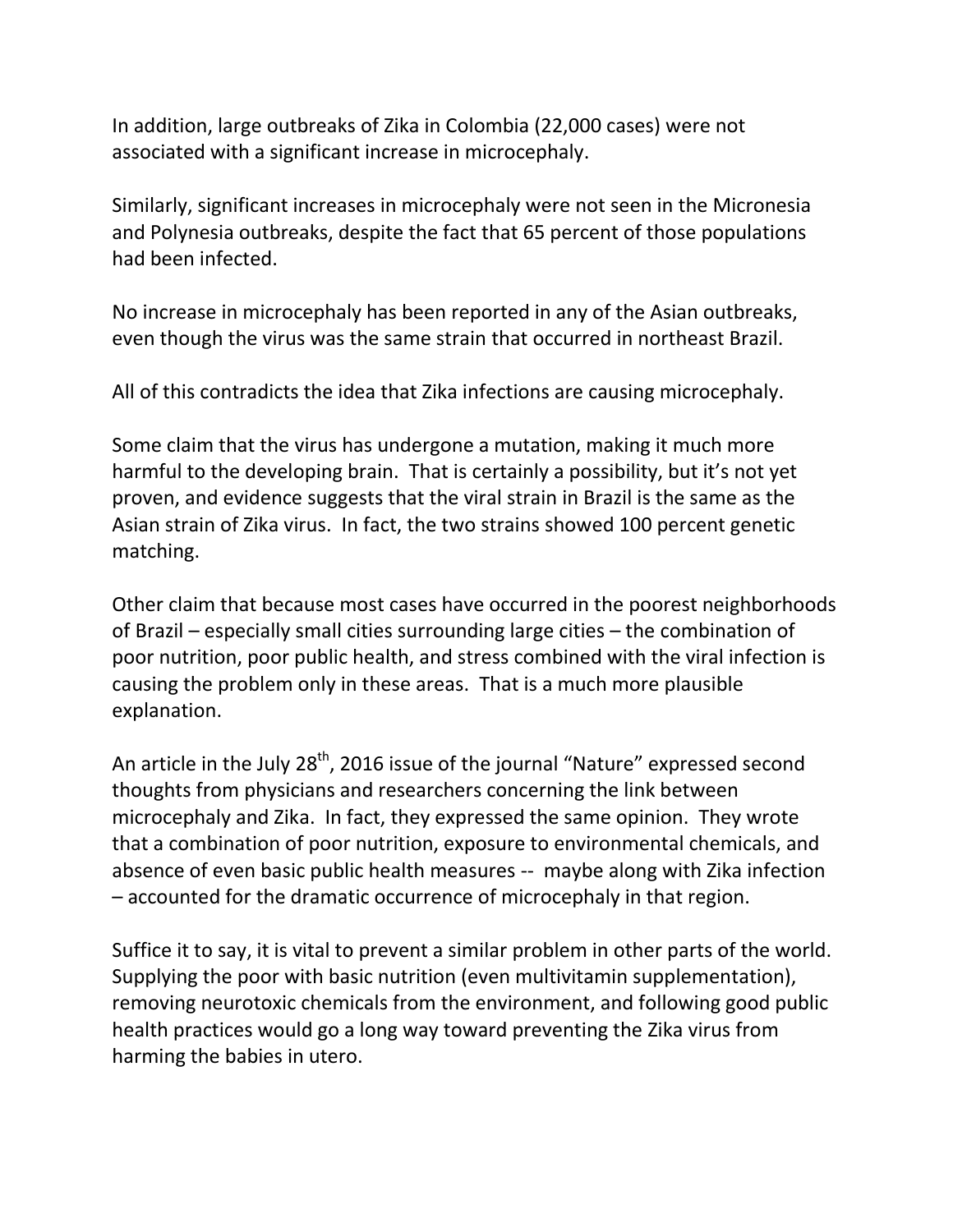For example, infecting some types of mice with the Zika virus during pregnancy did not result in brain malformations. They delivered perfectly normal babies.

We have also seen a number of women who were infected while visiting countries with Zika virus outbreaks deliver normal babies. Because these women were healthy and well-nourished, the virus caused no harmful effects on brain development.

The 2013-2014 Zika outbreak in French Polynesia affected 65 percent of the population, with some 31,000 cases reported. During that epidemic, only seven cases of microcephaly were reported.

The risk to women during their first trimester was estimated to be 1 percent. This is far lower than other viruses associated with brain defects, including cytomegalovirus, which presents a 13 percent risk of causing brain malformation.

This means that most women (at least outside the northeast region of Brazil) have a 99 percent chance of delivering a normal baby – even if infected by the Zika virus during the first trimester.

After the first trimester, brain malformations associated with the Zika virus are extremely rare.

# **Mosquito Spray Source of Problems**

Soon after the Brazilian microcephaly outbreak, a group of Brazilian and Argentine physicians (an organization called ABRASCO) independently concluded that the Zika virus was not the cause of the microcephaly.

Rather, the brain malformation was the result of the mosquito-control agent pyriproxyfen.

In 2014, the Brazilian Health Ministry had ordered a larvicide to be sprayed directly into the drinking water of people in the northeastern part of Brazil to control an outbreak of dengue. Then, in 2015, 1,700 cases of microcephaly occurred in the region.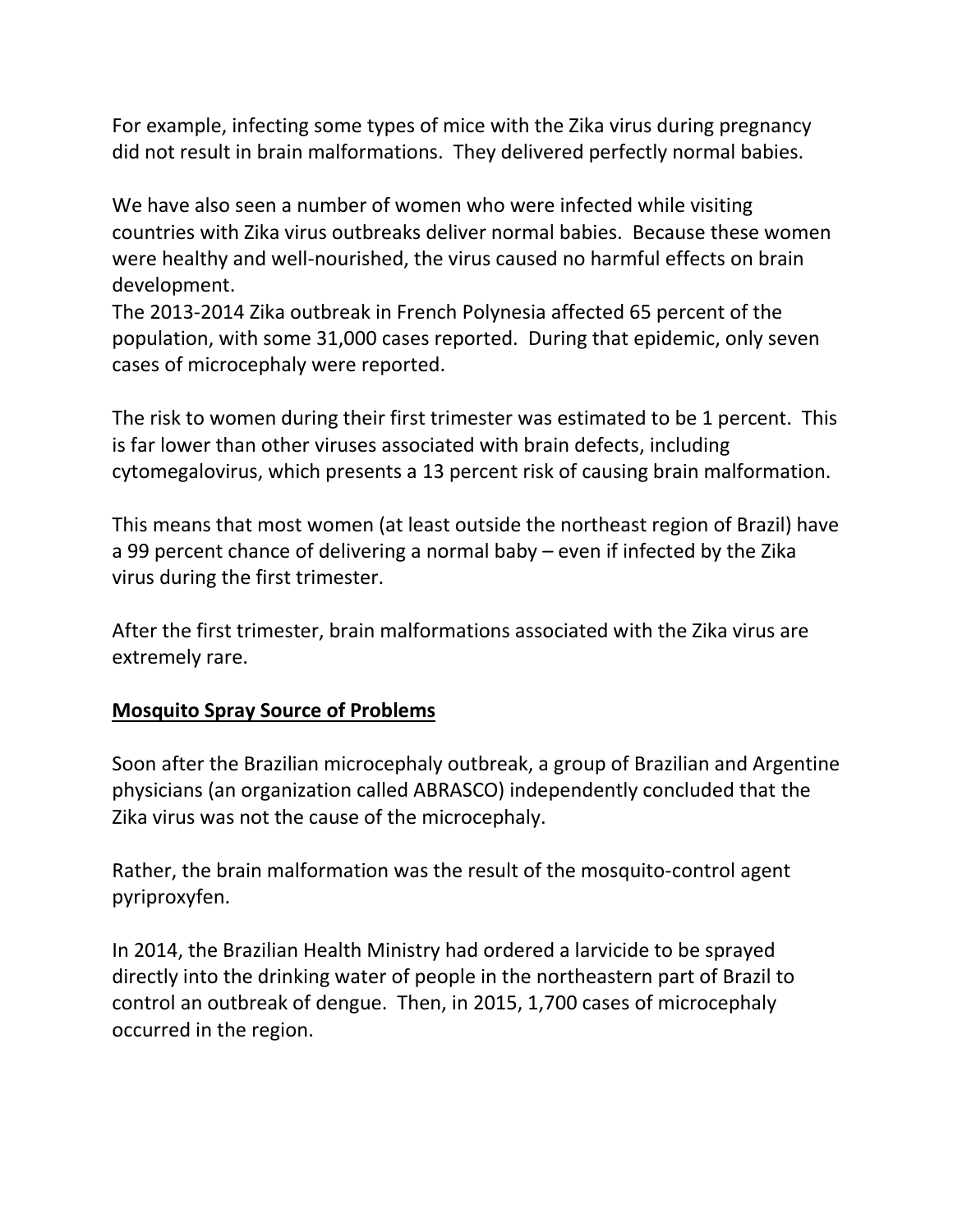The Brazilian Health Ministry immediately blamed the Zika virus, likely to call attention away from the use of the pesticides which they had ordered.

Pyriproxyfen is what is called a juvenile hormone agent. It blocks a specific receptor needed by insects to develop the insect embryo into an adult. That is, the chemical interferes with normal embryological development.

The big question is: Does it also interfere with the development of human brains? And if so, how?

Studies of pyriproxyfen found that it acts by preventing vitamin A (retinoid acid) from interacting with its receptor in the brain's stem cells, which are the cells that form the brain.

Vitamin A controls most of the genes needed for successful formation of the brain in early stages – even in humans.

Interfering with Vitamin A is a major cause of microcephaly.

Suffice it to say that Pyriproxyfen interferes with the Vitamin A receptors enough that a baby's brain could be severely malformed.

In a recently published paper, a friend of mine hypothesized that the Zika virus causes the liver to release massive doses of Vitamin A (where is it stored) and this leads to microcephaly. There is some evidence that Zika damages the liver, but elevated levels of Vitamin A (retinoic acid0 have not been tested, as far as I know.

Another researcher has shown that the specific strains of Zika associated with brain malformations can interact with retinoic acid response proteins (called RARE). These are the special proteins within developing brain cells that respond to Vitamin A.

Neither hypothesis explains why only women living in that one part of Brazil experiences a dramatic increase in microcephaly in their babies.

One of the strange paradoxes we see is that both deficiencies and massive excess of Vitamin A can cause identical appearances of microcephaly. Recent research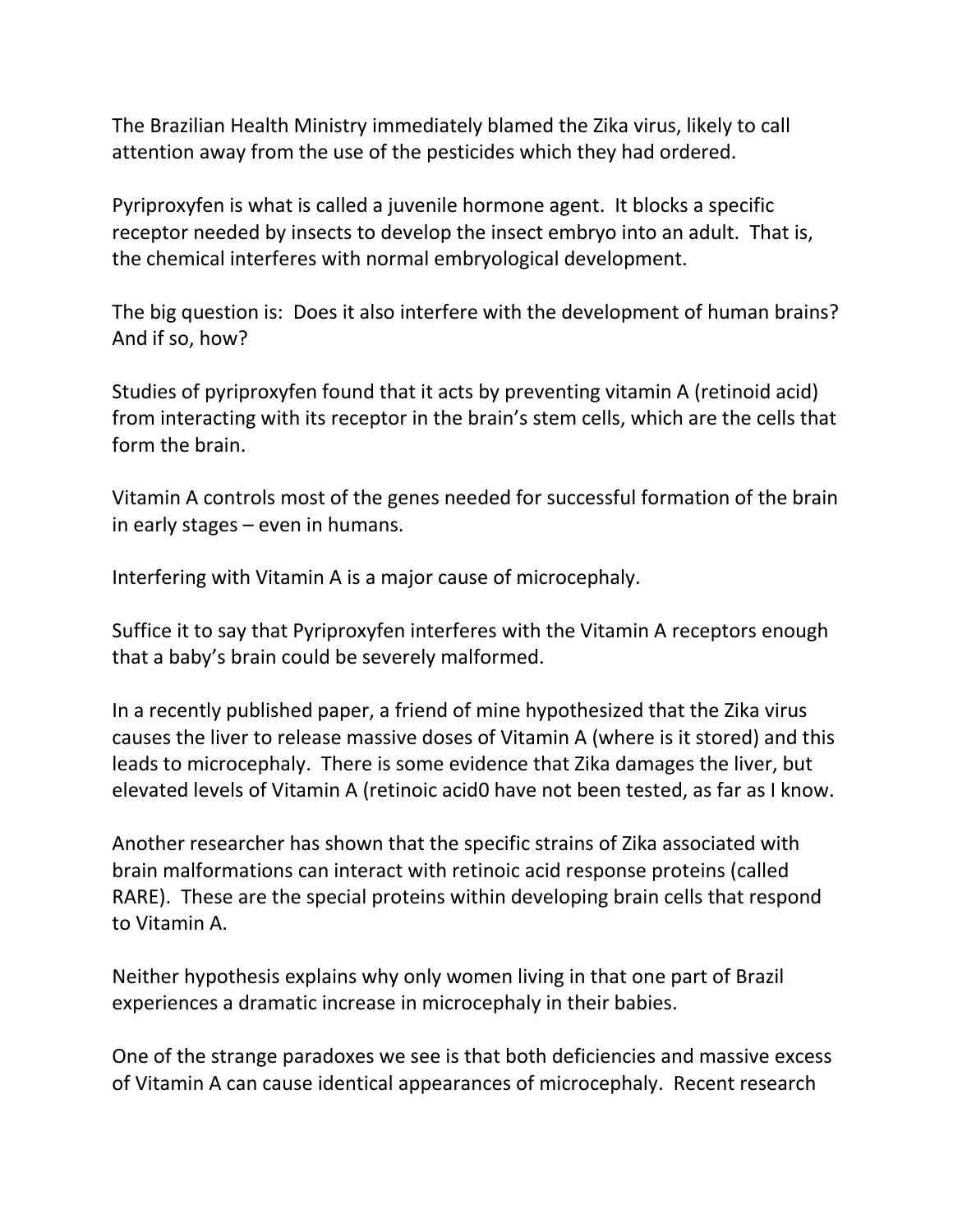solved this odd phenomenon by showing that massive doses of Vitamin A actually lower the cell's level of retinoic acid, the form of Vitamin A that regulates brain formation.

Therefore, in both cases  $-$  deficiencies and excess of Vitamin  $A -$  the required level of Vitamin A (retinoic acid) in the brain stem cell is deficient.

It has also been shown that massive doses of Vitamin A dramatically lower thyroid hormone levels. This can also cause the brain to be abnormally developed. In fact, even mild thyroid hormone deficiency can cause abnormal brain development.

Vitamin A deficiency is endemic in Brazil; especially in it subclinical form (low but not severely low). In northeastern Brazil, where the microcephaly occurred, even severe Vitamin A deficiency is so extensive that cases of blindness and severe eye dryness are commonly reported.

Based on this evidence, the problem in northeastern Brazil appears to be Vitamin A deficiency that is made worse by the Zika virus and other instances of poor nutrition.

Poor nutrition would also be expected to lower the ability of the mother's uterus to block Zika virus access to the baby. Most likely, a combination of severe Vitamin A deficiency, exposure to toxic pesticides including Pyriproxyfen, and suppressed immunity (caused by these factors) along with extreme stress is what led to the dramatic increase in microcephaly.

That explains why such a dramatic number of cases appeared in only one small area of Brazil.

#### **Pesticides Key To Brazil Outbreak**

The placenta was designed by God to offer tremendous protection against infections in developing babies. Most of this protection comes from interferon, a special immune chemical manufactured by immune cells in the placenta. Poor nutrition can severely impair the ability to make interferon.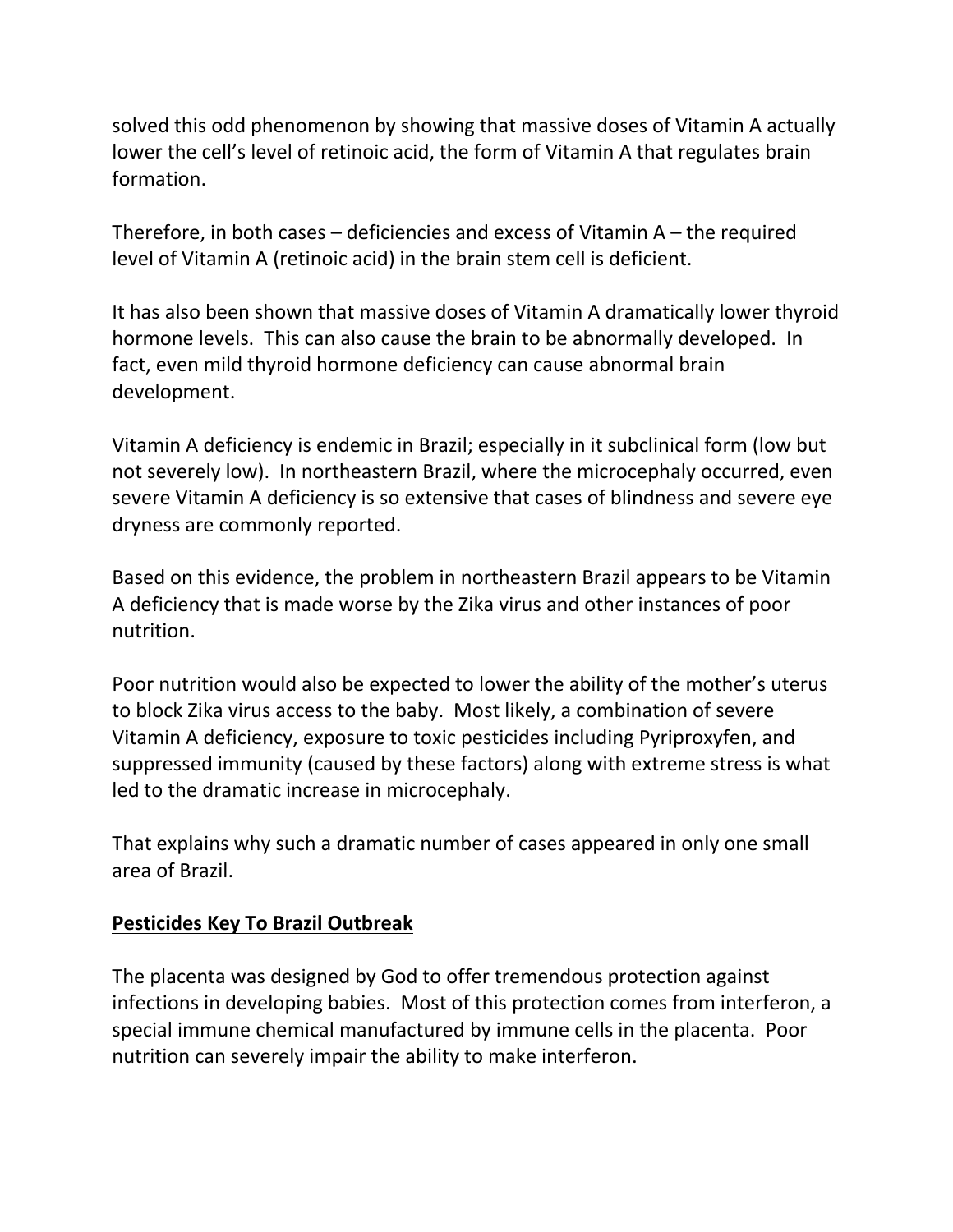It is also important to note that the herbicide glyphosate (major ingredient in Roundup) has been shown to significantly suppress interferon in certain tissues. Roundup is used extensively in the agricultural region of northeastern Brazil, where the microcephaly outbreak occurred. It could be one of the environmental chemicals that greatly increase the risk, as recently addressed by scientists in the journal "Nature".

The drinking water of poor people in Brazil does not come from municipal water supplies, but rather from person water cisterns that are open and can be contaminated by such chemicals.

Other pesticides were regularly used in this region until the second half of 2014, including organ phosphorus pesticides (temephos), which have been shown to significantly lower interferon levels. This could explain the dramatic increase in microcephaly in this region. And because many of these pesticides are banned in other regions, is isolated to the northeast region of Brazil.

Many of these pesticides accumulate in the fatty tissues and organs of the body and this would persist for very long periods.

# **Vaccine Manufacturers Looking For Big Profits**

Most vaccine programs are driven by fear – and under conditions of fear, people do not make good decisions. This is especially true when the media, government health agencies (CDC and WHO) and the medical establishment are screaming that something must be done to stop impending disaster. Once those forces drive people into a panic, they will come out with an anti-Zika vaccine.

Because the vaccine will be fast-tracked by the FDA, it will not undergo the usual testing for safety and efficacy.

The government has already proposed \$1.8 billion the "war on Zika" and Sanofi, a pharmaceutical company headquartered in France, has contracted with Walter Reed Army Institute of Research and the Department of Defense to manufacturer a vaccine to be ready for October.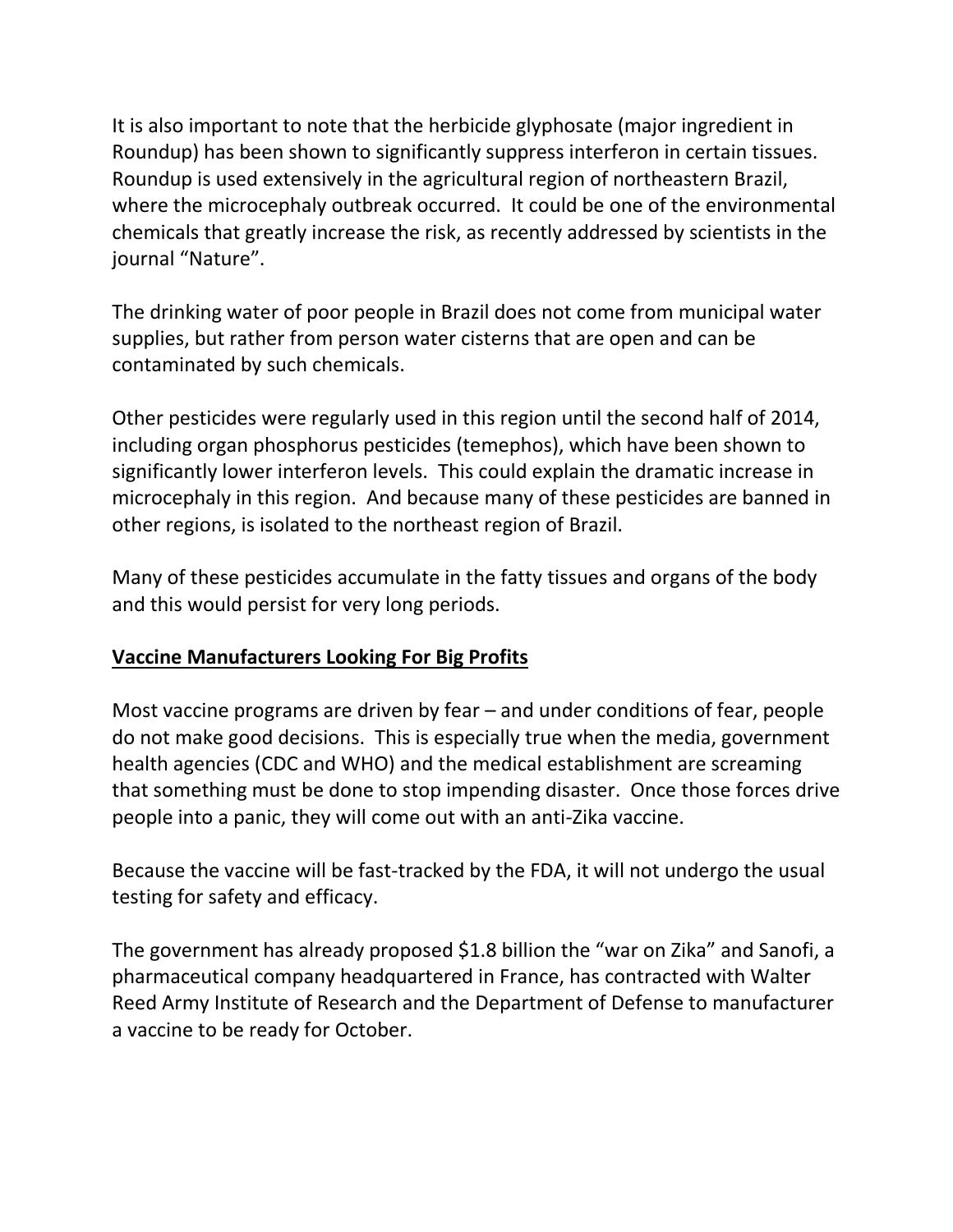Of course, the vaccine will be targeted at young women (as young as 11) and women who are pregnant. We know that vaccination during pregnancy is dangerous for both mother and baby, and that miscarriages have occurred as a result.

The vaccine's effects on fertility will not tested, and the fact that research indicates that vaccination during pregnancy could trigger brain malformations itself will be ignored.

Once again, the Zika virus has been shown to cause a very mild infection, with 80 percent of those infected showing no symptoms.

Yet soon everyone will be targeted for vaccination, they will tell us "to protect pregnant women" with herd immunity. I would not be surprised if the government introduced efforts to make the Zika vaccine mandatory for all people.

Natural infection with the Zika virus induces lifelong immunity, which means that once most people have been exposed, the infections will die out. This is a recognized principle of viral epidemiology.

On the other hand, the vaccine will offer at best only temporary immunity. Repeat booster shots will be required every 4 to 5 years. Of course, this will make the vaccine's manufacturers very happy, as their profits will soar.

Furthermore, protection from Zika by promoting healthy diets and supplementation with basic nutrients will be completely ignored and the government will crack down on anyone who offers such solutions.

All of this, they will assure us, will be for "the greater good".

Warning about the use of roundup and organophosphates will be ignored. Aerial spraying of pesticides will begin in earnest to control mosquito populations, with no considerations about effect on the developing babies or of increasing the risk of neurodegenerative disease in older adults, including Alzheimer's, Parkinson's, and ALS.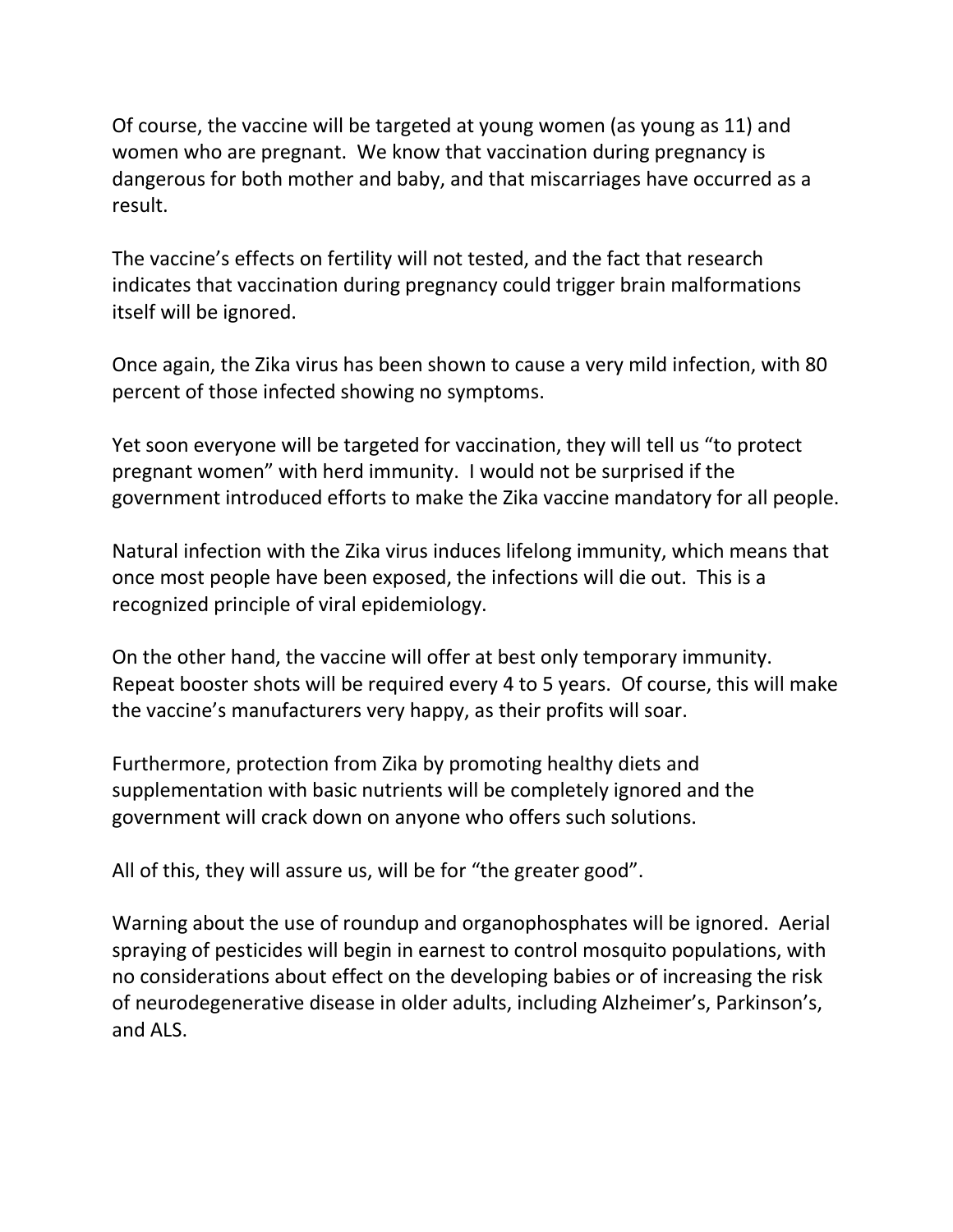The little city of Summerville, S.C. was recently the victim of such aerial spraying, which killed 2 million bees, including all the bees at the Flowertown Bee Farm – putting the farm out of business.

Already, the government is calling for shutting down websites that offer ways people can protect themselves from the Zika virus. In today's world, the government owns the means of communication, despite their terrifying bad records.

Women will be encouraged to have abortions if they become infected with Zika during pregnancy, especially during the first trimester.

This will please Planned Parenthood, one of the wealthiest governmentsupported abortion purveyors in history. And religious resistance to abortions, common in Catholic northeastern Brazil, has fallen away.

While there is some evidence that Zika virus may cause brain malformation in humans, that evidence is mostly theoretical and based on sketchy science. It may turn out to be a contributor – only time and further research will tell.

#### **What We Really Know**

Thus far, the evidence we have about Zika points to several important observations.

The Zika virus alone does not appear to increase a woman's risk of having a woman's risk of having a baby with microcephaly, even if she is infected during the first trimester.

Chronic malnutrition plays a significant role in the risk of microcephaly in a child. In fact, it has been known for a long time that malnutrition alone— Especially low Vitamin A intake – increases the risk of microcephaly.

The reason that 99 percent of women have perfectly normal babies even When they are infected in the first trimester is because the placenta has high levels of interferon to protect the baby from viral exposure.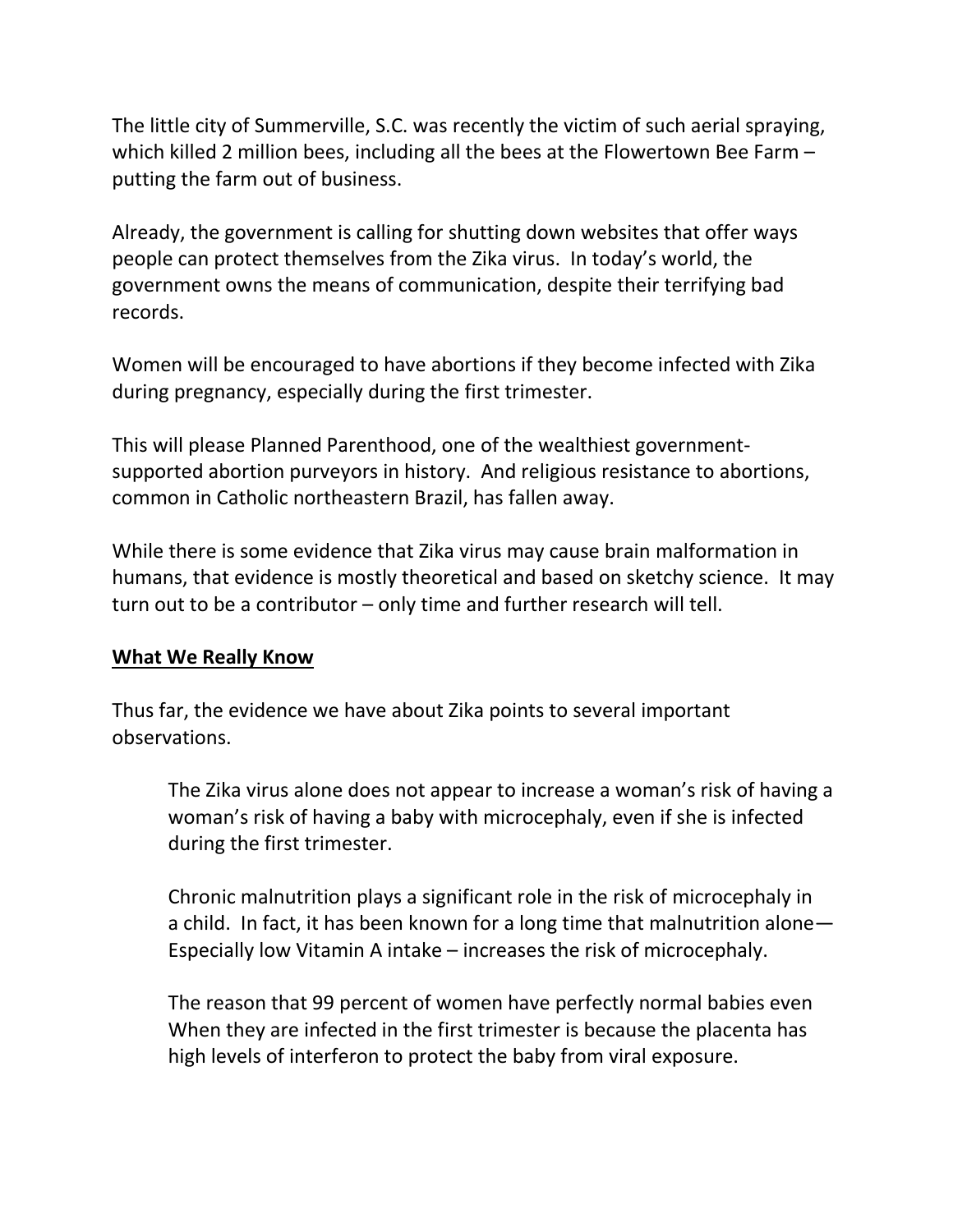Certain chemicals – such as glyphosate and organophosphate pesticides – reduce immune resistance and lower levels of interferon, increasing the ability of the viruses like Zika to across the placenta barrier into the baby's bloodstream and brain.

The larvicide mosquito-control agent pyriproxyfen has been linked to brain development in experimental studies.

The greatest catalyst for the spread of Zika and other tropical diseases is Illegal immigration, because those people are not checked for communicable diseases the same way legal immigrants are. We are seeing more and more diseases appearing in our society because of it.

It is important to filter your water with a high-quality filter that removes pesticide/herbicide residues. This is especially critical if your area has aerial spraying for mosquito control.

#### **TIP: Toxic Foods To Avoid**

Sugar and omega-6 fats stimulate the inflammation pathways via the prostaglandin system and the immune system.

Artificial sweeteners are also harmful. The worst is aspartame, which contains excitotoxins that excessively stimulate, damage, and kill cells in the nervous system. Aspartame breaks down into toxic formaldehyde and methanol. Newer studies show this widely used sweetener is a brain toxin that promotes cancer.

It is also important to avoid fluoride in all forms, including toothpaste, mouthwash, and fluoride, especially combined with aluminum, results in very powerful brain inflammation.

Fluoridated drinking water contains both fluoride and aluminum, so you should drink only filtered water.

Our office is a highly qualified facility capable of evaluating and treating patients. We pride ourselves in using the very best ancillary diagnostic facilities along with the specific products especially designed in addressing the health challenge(s)